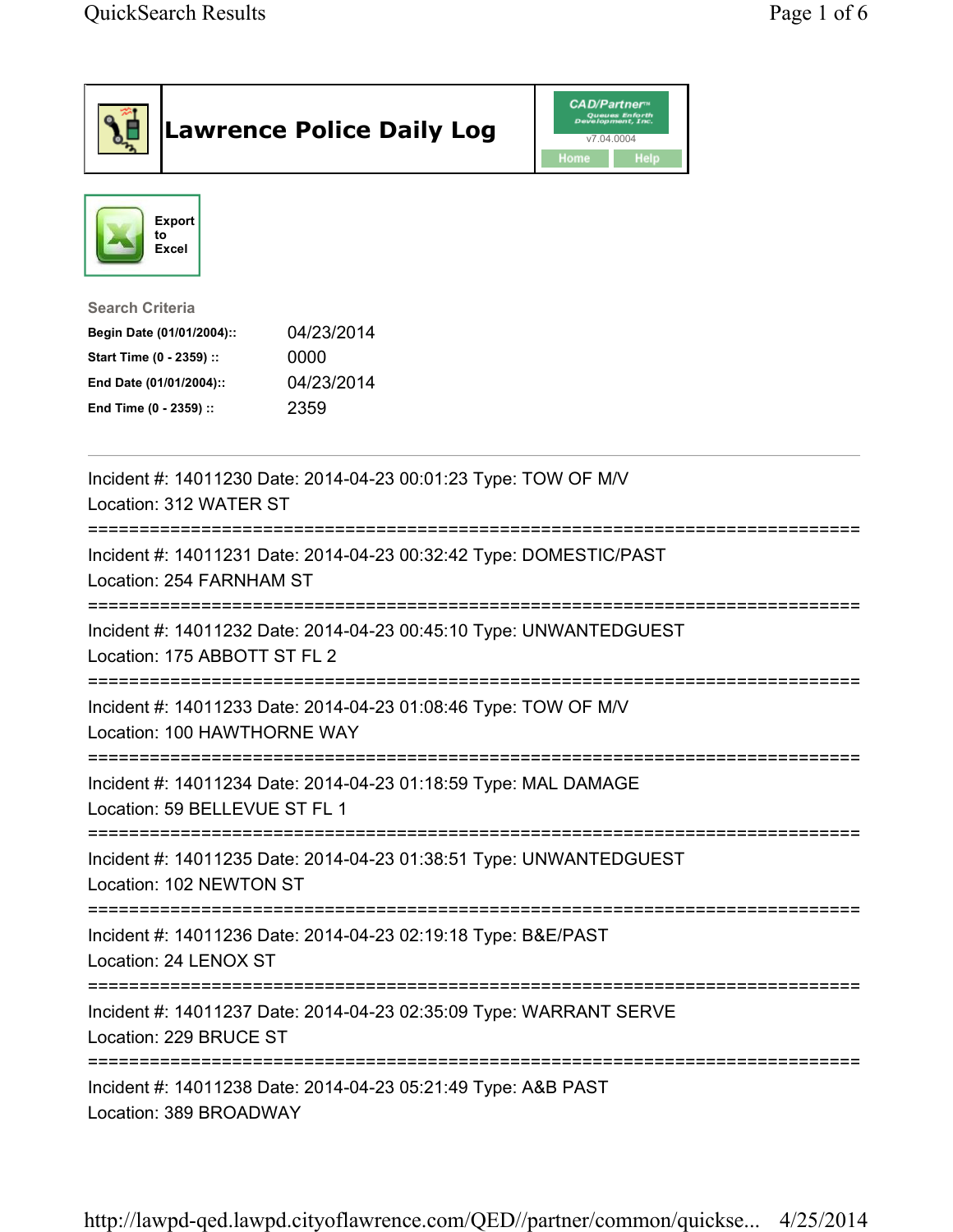| Incident #: 14011239 Date: 2014-04-23 07:06:10 Type: TOW/ABANDONED<br>Location: 28 PLATT ST                                    |
|--------------------------------------------------------------------------------------------------------------------------------|
| Incident #: 14011240 Date: 2014-04-23 07:50:40 Type: MV/BLOCKING<br>Location: 30 MYRTLE CT                                     |
| Incident #: 14011241 Date: 2014-04-23 07:54:30 Type: DISTURBANCE<br>Location: 370 S UNION ST FL 2                              |
| Incident #: 14011242 Date: 2014-04-23 08:11:00 Type: STOL/MV/PAS<br>Location: KENT ST & S UNION ST                             |
| Incident #: 14011243 Date: 2014-04-23 08:33:16 Type: A&B PAST<br>Location: FRANKLIN ST & TREMONT ST                            |
| Incident #: 14011244 Date: 2014-04-23 08:59:42 Type: TOW OF M/V<br>Location: 184 WATER ST                                      |
| Incident #: 14011245 Date: 2014-04-23 10:05:13 Type: LIC PLATE STO<br>Location: 17 ALMA ST<br>;=============================== |
| Incident #: 14011246 Date: 2014-04-23 10:10:34 Type: INVEST CONT<br>Location: 1 COMMONWEALTH DR<br>==================          |
| Incident #: 14011247 Date: 2014-04-23 10:27:51 Type: AUTO ACC/NO PI<br>Location: 414 COMMON ST                                 |
| Incident #: 14011248 Date: 2014-04-23 10:30:12 Type: MAL DAMAGE<br>Location: 550 BROADWAY                                      |
| Incident #: 14011249 Date: 2014-04-23 10:41:18 Type: LARCENY/PAST<br>Location: 27 MANCHESTER ST                                |
| Incident #: 14011250 Date: 2014-04-23 10:55:45 Type: HIT & RUN M/V<br>Location: LAWRENCE ST & MYRTLE ST                        |
| Incident #: 14011251 Date: 2014-04-23 11:22:39 Type: AUTO ACC/PED<br>Location: 202 LAWRENCE ST                                 |
| Incident #: 14011252 Date: 2014-04-23 11:28:27 Type: DISABLED MV<br>Lootion MADOTONI OT                                        |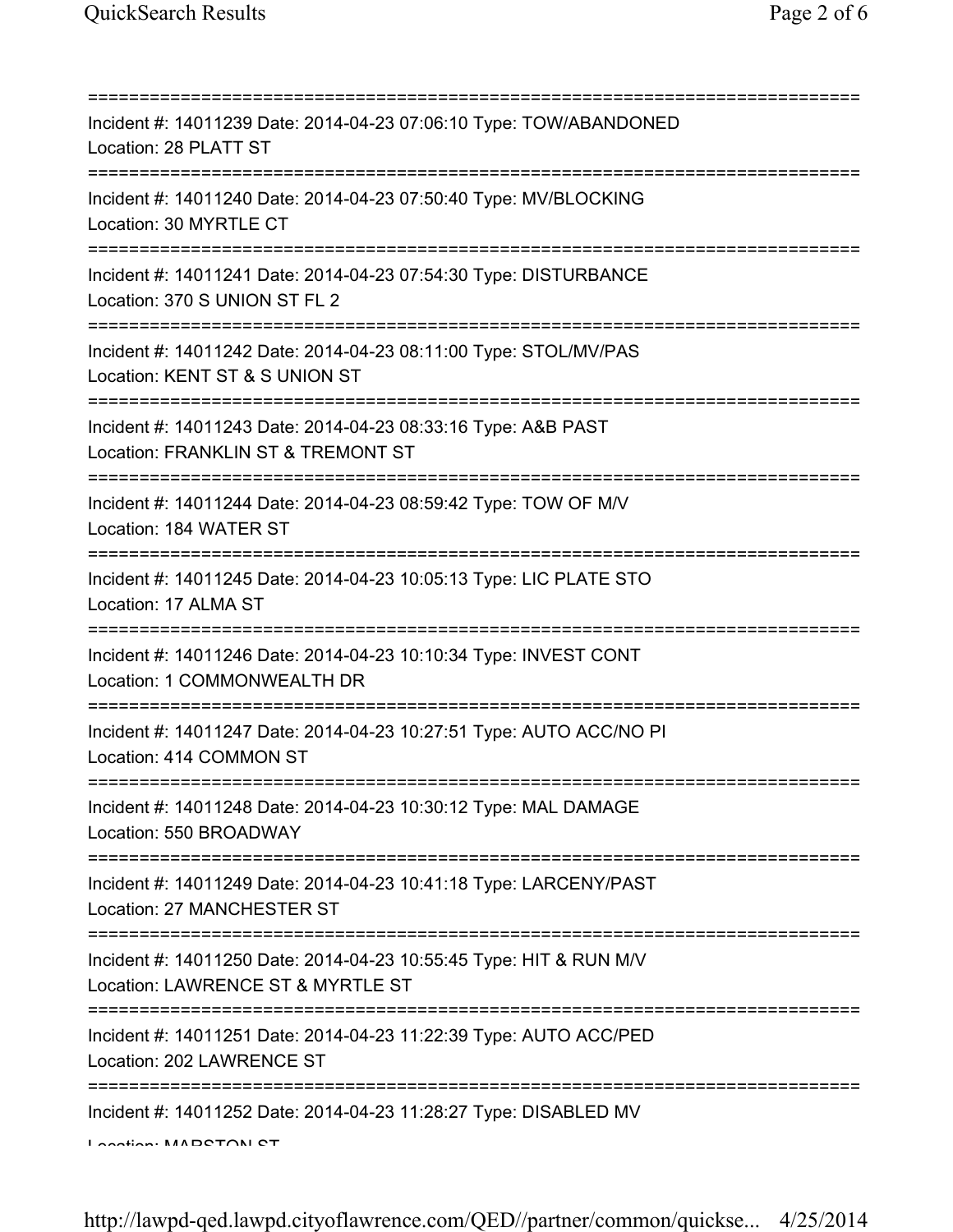| Incident #: 14011253 Date: 2014-04-23 11:37:08 Type: LIC PLATE STO<br>Location: 198 PARK ST                                                                       |
|-------------------------------------------------------------------------------------------------------------------------------------------------------------------|
| Incident #: 14011254 Date: 2014-04-23 11:54:46 Type: AUTO ACC/PED<br>Location: FRANKLIN ST & METHUEN ST<br>===============================                        |
| Incident #: 14011255 Date: 2014-04-23 12:37:31 Type: ARREST<br>Location: FERRY ST & MARSTON ST<br>==========================                                      |
| Incident #: 14011256 Date: 2014-04-23 12:40:31 Type: MISSING PERS<br>Location: 39 HANCOCK ST FL 1                                                                 |
| Incident #: 14011257 Date: 2014-04-23 13:28:17 Type: MEDIC SUPPORT<br>Location: 212 PARK ST                                                                       |
| =================================<br>Incident #: 14011258 Date: 2014-04-23 13:36:57 Type: MAL DAMAGE<br>Location: 30 MAPLE ST<br>================================ |
| Incident #: 14011259 Date: 2014-04-23 13:37:45 Type: COURT DOC SERVE<br>Location: 75 HIGH ST                                                                      |
| Incident #: 14011260 Date: 2014-04-23 13:50:57 Type: ALARM/BURG<br>Location: 4 UNION ST                                                                           |
| Incident #: 14011261 Date: 2014-04-23 13:54:44 Type: ALARM/BURG<br>Location: 523 ANDOVER ST FL 1                                                                  |
| Incident #: 14011262 Date: 2014-04-23 14:13:10 Type: MEDIC SUPPORT<br>Location: 41 BERKELEY ST #APT 24                                                            |
| Incident #: 14011263 Date: 2014-04-23 14:35:43 Type: ALARM/BURG<br>Location: EL CESAR RESTURANT / 99 ESSEX ST                                                     |
| Incident #: 14011264 Date: 2014-04-23 14:53:22 Type: 209A/VIOLATION<br>Location: 50 ALBION ST                                                                     |
| Incident #: 14011265 Date: 2014-04-23 15:16:57 Type: LIC PLATE STO<br>Location: 203 PARK ST                                                                       |
| Incident #: 14011266 Date: 2014-04-23 15:27:52 Type: B&E/PAST                                                                                                     |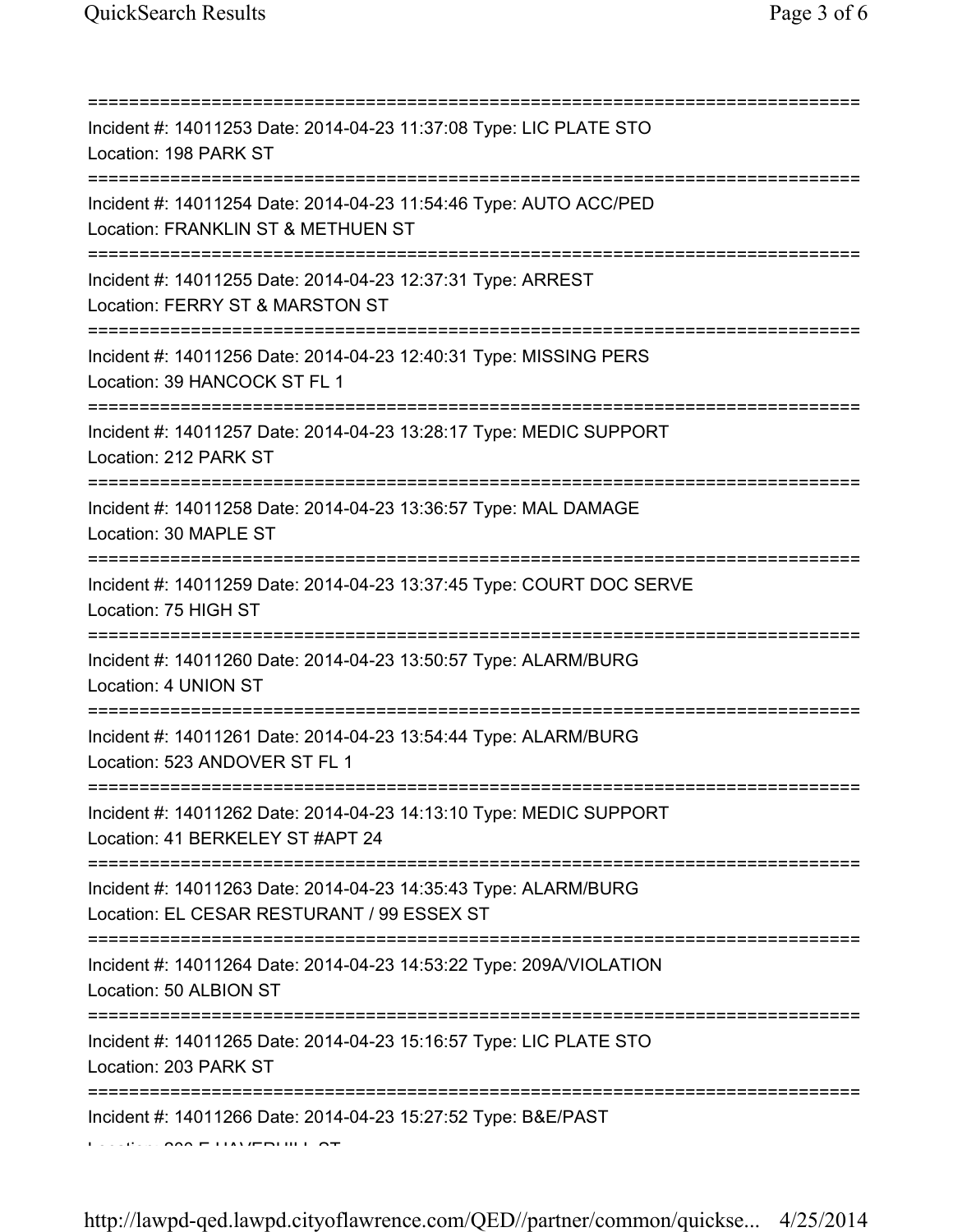=========================================================================== Incident #: 14011267 Date: 2014-04-23 15:35:03 Type: LIC PLATE STO Location: 52 BENNINGTON ST =========================================================================== Incident #: 14011268 Date: 2014-04-23 15:40:49 Type: ALARM/BURG Location: 57 BRADFORD ST =========================================================================== Incident #: 14011269 Date: 2014-04-23 15:53:47 Type: MAL DAMAGE Location: 52 LAKE ST =========================================================================== Incident #: 14011270 Date: 2014-04-23 15:56:01 Type: ARREST Location: GLENN ST =========================================================================== Incident #: 14011272 Date: 2014-04-23 16:05:28 Type: IDENTITY THEFT Location: 690 HAVERHILL ST =========================================================================== Incident #: 14011271 Date: 2014-04-23 16:07:07 Type: FRAUD Location: 29 WILLOW ST =========================================================================== Incident #: 14011273 Date: 2014-04-23 16:20:16 Type: UNWANTEDGUEST Location: 47 EUTAW ST =========================================================================== Incident #: 14011274 Date: 2014-04-23 16:27:06 Type: MEDIC SUPPORT Location: 244 BROADWAY =========================================================================== Incident #: 14011275 Date: 2014-04-23 16:43:51 Type: STOL/MV/PAS Location: JACKSON ST =========================================================================== Incident #: 14011276 Date: 2014-04-23 16:52:11 Type: ALARMS Location: LAWRENCE BOYS + GIRLS CLUB / 136 WATER ST =========================================================================== Incident #: 14011277 Date: 2014-04-23 16:59:03 Type: MAN DOWN Location: 58 NEWBURY ST =========================================================================== Incident #: 14011278 Date: 2014-04-23 17:03:47 Type: SUS PERS/MV Location: ALLSTON ST & HIGH ST =========================================================================== Incident #: 14011279 Date: 2014-04-23 17:17:18 Type: AUTO ACC/NO PI Location: 82 OAK ST =========================================================================== Incident #: 14011280 Date: 2014-04-23 17:20:36 Type: KEEP PEACE Location: 149 MYRTLE ST #1

http://lawpd-qed.lawpd.cityoflawrence.com/QED//partner/common/quickse... 4/25/2014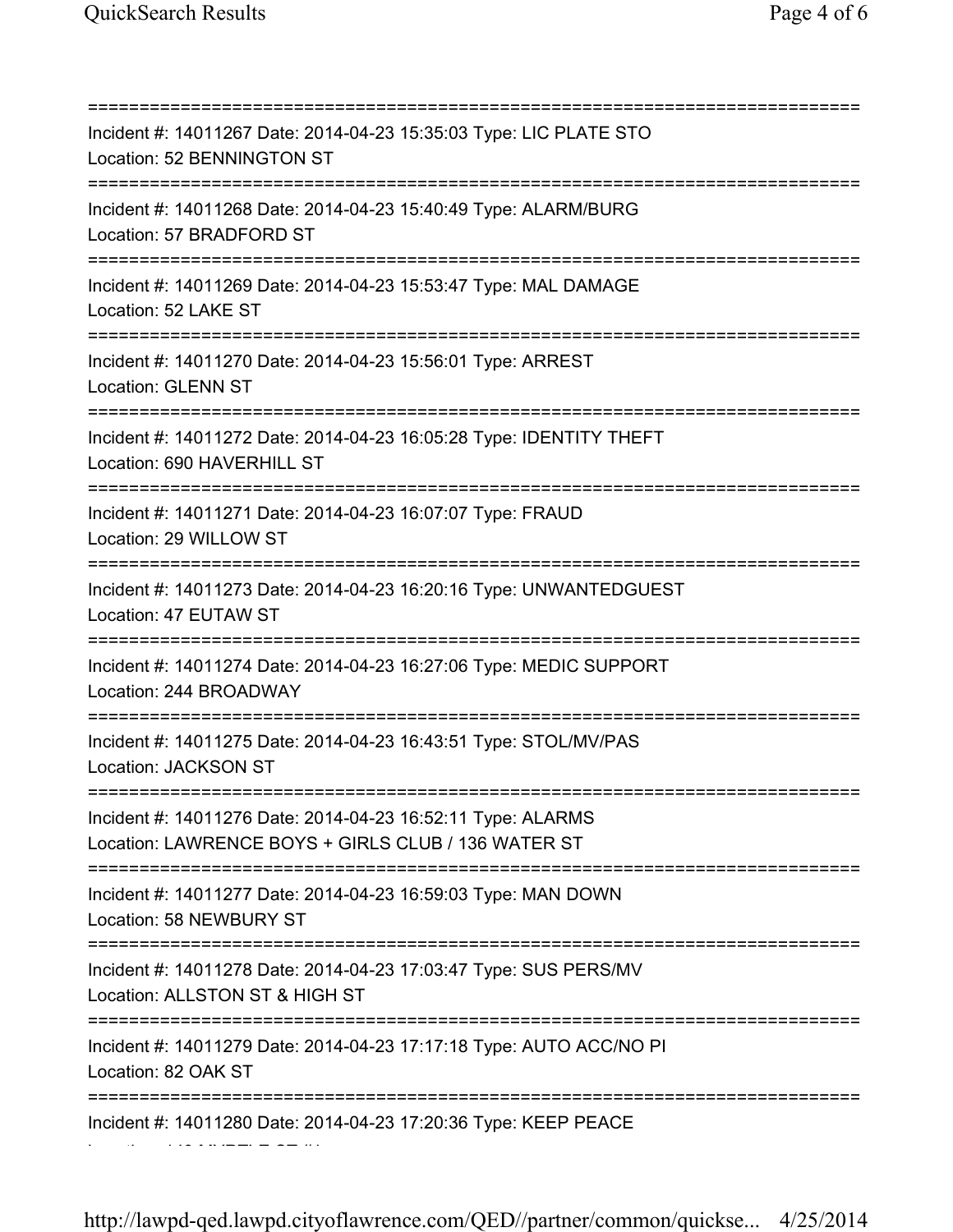| Incident #: 14011281 Date: 2014-04-23 17:39:51 Type: SUS PERS/MV<br>Location: SANTO DOMINGO LIQUOR STORE / 419 HAMPSHIRE ST       |
|-----------------------------------------------------------------------------------------------------------------------------------|
| Incident #: 14011282 Date: 2014-04-23 17:49:12 Type: LARCENY/PAST<br>Location: UNION SUPERMARKET/RESTAURANT / 241 S UNION ST      |
| Incident #: 14011283 Date: 2014-04-23 18:23:32 Type: KEEP PEACE<br>Location: SANTO DOMINGO MOTORS / 415 HAVERHILL ST              |
| Incident #: 14011284 Date: 2014-04-23 19:04:47 Type: LARCENY/PAST<br>Location: CVS / 266 BROADWAY                                 |
| Incident #: 14011285 Date: 2014-04-23 19:07:23 Type: ARREST<br>Location: 7 CRAVEN ST                                              |
| Incident #: 14011286 Date: 2014-04-23 19:14:33 Type: WARRANT SERVE<br>Location: 86 BERNARD AV #313<br>=========================== |
| Incident #: 14011287 Date: 2014-04-23 20:15:52 Type: RECOV/STOL/MV<br>Location: 342 LOWELL ST                                     |
| Incident #: 14011288 Date: 2014-04-23 20:31:18 Type: SHOTS FIRED<br>Location: ANDOVER ST & FOSTER ST<br>===============           |
| Incident #: 14011289 Date: 2014-04-23 20:50:17 Type: ALARM/BURG<br>Location: DUCK MILL/KEVIN BARTLET / 4 UNION ST                 |
| Incident #: 14011290 Date: 2014-04-23 21:06:53 Type: DOMESTIC/PROG<br>Location: 22 MAPLE ST FL 1                                  |
| Incident #: 14011291 Date: 2014-04-23 21:24:34 Type: INVEST CONT<br>Location: HOLIDAY INN EXPRESS / 224 WINTHROP AV               |
| Incident #: 14011292 Date: 2014-04-23 21:33:53 Type: B&E/PAST<br>Location: 31 OREGON AV                                           |
| Incident #: 14011293 Date: 2014-04-23 21:54:56 Type: ALARM/BURG<br>Location: ECONOMIA MARKET/978-885-2412 / 470 HAVERHILL ST      |
| =====================================<br>Incident #: 14011294 Date: 2014-04-23 22:03:15 Type: ALARM/BURG                          |